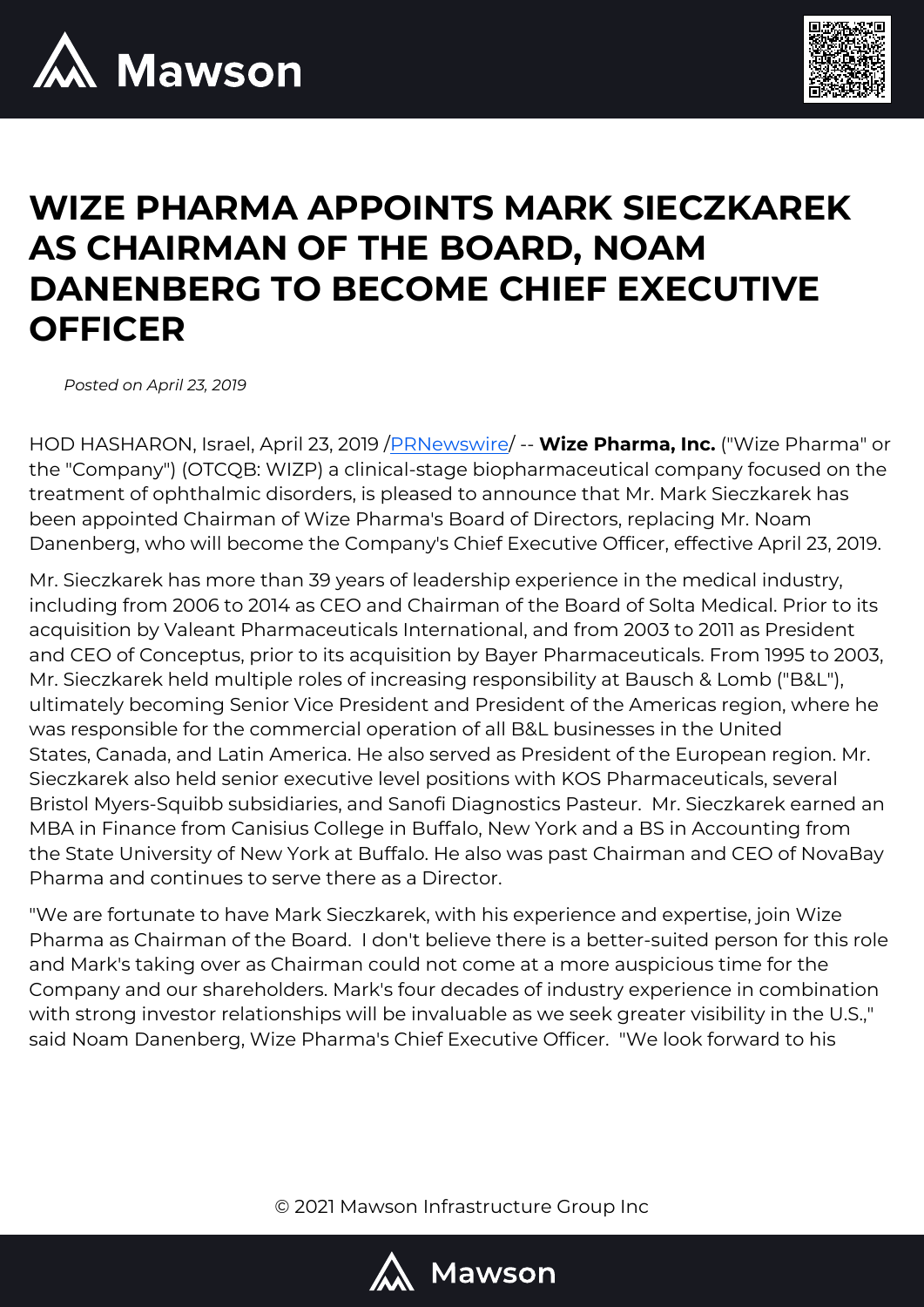



guidance as we advance our current clinical programs and expand our pipeline through opportunistic acquisitions and/or licensing of new ophthalmic products. Personally, I greatly look forward to my new role as Chief Executive Officer."

"Wize Pharma represents an exciting commercial and business opportunity, and I am extremely pleased to join the Company as Chairman," commented Mr. Sieczkarek. "Eye health has long been an area of my professional focus, and I look forward to contributing to the development of this growing company as we strengthen our position in the U.S. and certain global markets."

## **About Wize Pharma, Inc.**

Wize Pharma, Inc. is a clinical-stage biopharmaceutical company currently focused on the treatment of ophthalmic disorders, including DES. Wize has in-licensed certain rights to purchase, market, sell and distribute a formula known as LO2A, a drug developed for the treatment of DES, and other ophthalmological illnesses, including CCh and Sjögren's syndrome (Sjögren's).

LO2A is currently registered and marketed by its inventor in Germany and Switzerland for the treatment of DES, in Hungary for the treatment of DES, CCH and Sjögren's and in the Netherlands for the treatment of DES and Sjögren's. Wize's strategy involves engaging local or multinational distributors to handle the distribution of LO2A. Wize has finished a Phase II trial of LO2A for patients with CCH and is currently conducting a Phase IV study for LO2A for DES in patients with Sjögren's.

## **Forward Looking Statements**

Wize cautions you that statements in this press release that are not a description of historical fact are forward-looking statements within the meaning of the Private Securities Litigation Reform Act of 1995. Forward-looking statements may be identified by the use of words referencing future events or circumstances such as "expect," "intend," "plan," "anticipate," "believe," and "will," among others. For example, when we discuss our market potential, we are using a forward-looking statement. Because such statements are subject to risks and uncertainties, actual results may differ materially from those expressed or implied by such forward-looking statements. These forward-looking statements are based upon Wize's current expectations and involve assumptions that may never materialize or may prove to be incorrect. Actual results and the timing of events could differ materially from those anticipated in such forward-looking statements as a result of various risks and

© 2021 Mawson Infrastructure Group Inc